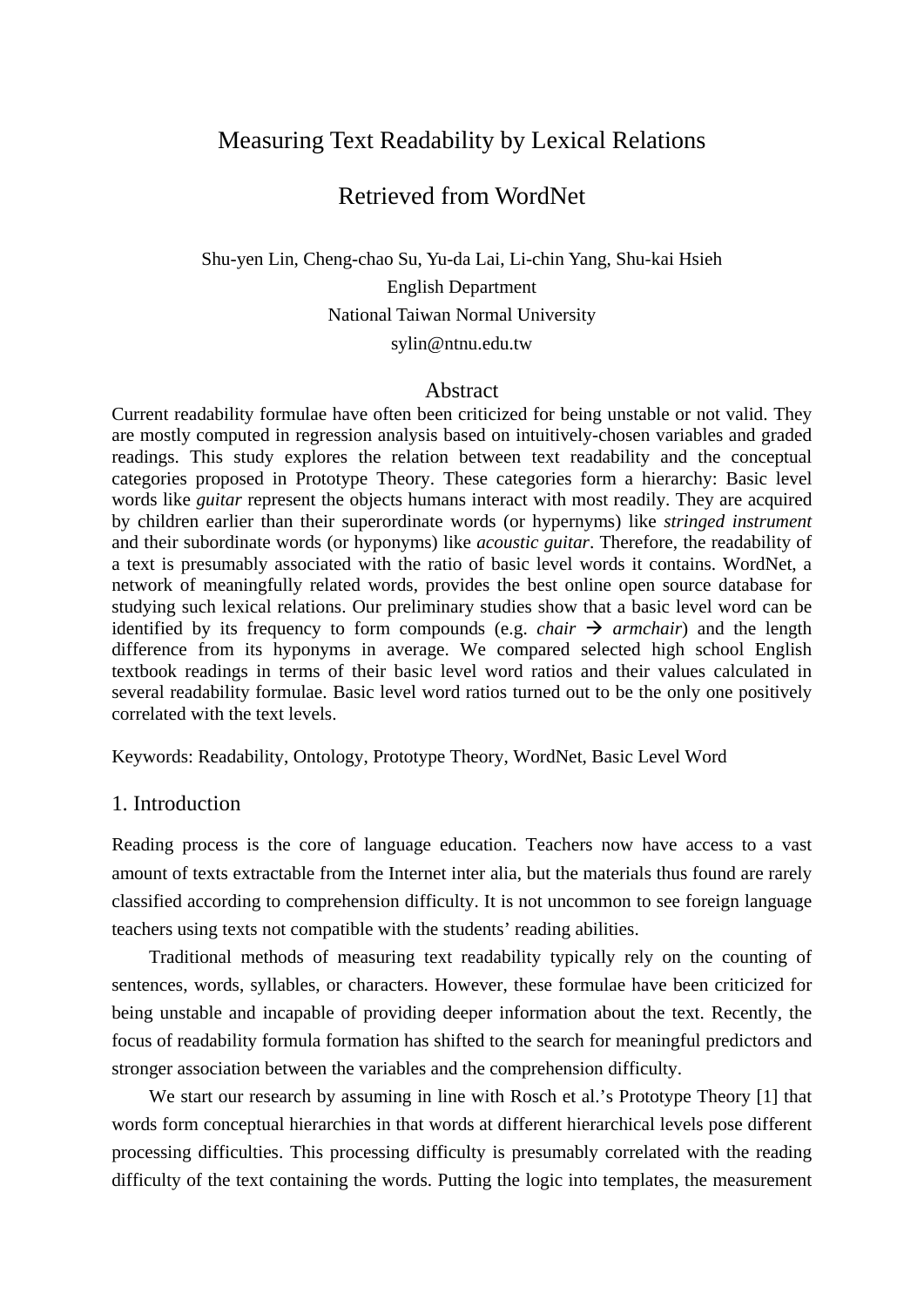of text readability can be done by calculating the average hierarchical levels at which the words of a text fall.

Our study comprises two stages. In the preliminary experiments, we utilized WordNet [2], an online lexical database of English, to identify basic level words. In the subsequent experiment, we compared selected readings in terms of their basic level word ratios and their values calculated in several readability formulae. Basic level word ratios turned out to be the only one positively correlated with the text levels.

The remainder of this paper is organized as follows: Section 2 reviews the common indices the traditional readability formulae are based on and the criticism they have received. In Section 3, we first review an approach that centers on ontology structure, and then propose our own ontology-based approach. Section 4 is about methodology – how to identify basic level words, and how to assess the validity of our method against other readability formulae. Section 5 reports the results of the assessment and discusses the strength and weaknesses of our approach. In this section, we also suggest what can be done in further research.

## 2. Literature Review

In this section we first summarize the indices of the traditional readability formulae and then give an account of the criticism these formulae face.

## 2.1 Indices of Readability – Vocabulary, Syntactic, and Semantic Complexity

The earliest work on readability measurement goes back to Thorndike [3] where word frequency in corpus is considered an important index. This is based on the assumption that the more frequent a word is used, the easier it should be. Followers of this logic have compiled word lists that include either often-used or seldom-used words whose presence or absence is assumed to be able to determine vocabulary complexity, thus text complexity. Vocabulary complexity is otherwise measured in terms of word length, e.g., the Flesch formula [4] and FOG formula [5]. This is based on another assumption that the longer a word is, the more difficult it is to comprehend [6].

 Many readability formulae presume the correlation between comprehension difficulty and syntactic complexity. For Dale and Chall [7], Flesch formula [4], and FOG index [5], syntactic complexity boils down to the average length of sentences in a text. Heilman, Collins-Thompson, Callan, and Eskenazi [8] also take morphological features as a readability index for morphosyntactically rich languages. Das & Roychoudhury's readability index [9] for Bangla has two variables: average sentence length and number of syllables per word.

 Flesch [4] and Cohen [10] take semantic factors into account by counting the abstract words of a text. Kintsch [11] focuses on propositional density and inferences. Wiener, M., Rubano, M., and Shilkret, R. [12] propose a scale based on ten categories of semantic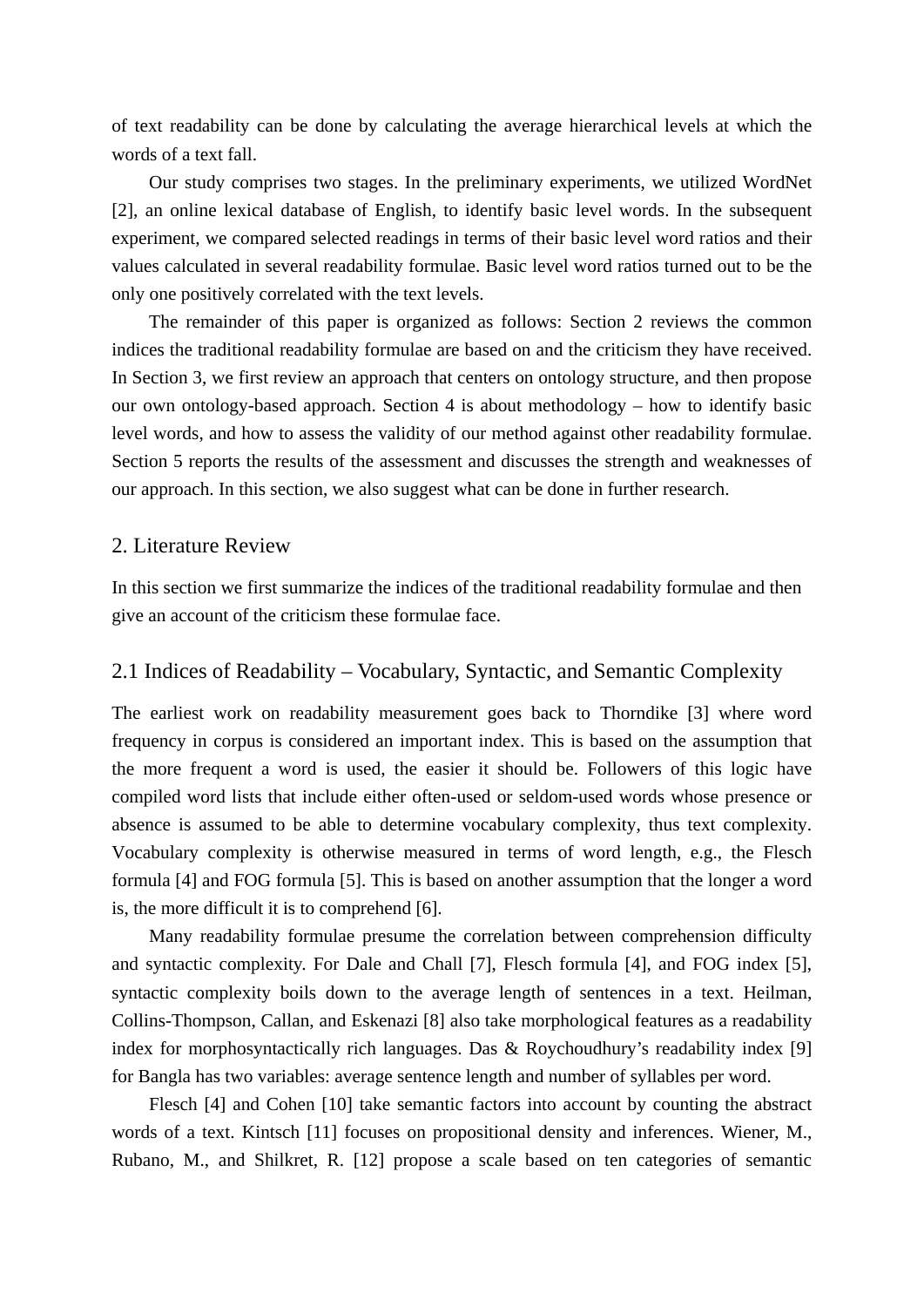relations including, e.g., temporal ordering and causality. They show that the utterances of fourth-, sixth-, and eighth-grade children can be differentiated on their semantic density scale.

 Since 1920, more than fifty readability formulae have been proposed in the hope of providing tools to measure readability more accurately and efficaciously [13]. Nonetheless, it is not surprising to see criticism over these formulae given that reading is a complex process.

## 2.2 Criticism of the Traditional Readability Formulae

One type of criticism questions the link between readability and word lists. Bailin and Grafstein [14] argue that the validity of such a link is based on the prerequisite that words in a language remain relatively stable. However, different socio-cultural groups have different core vocabularies and rapid cultural change makes many words out of fashion. The authors also question the validity of measuring vocabulary complexity by word length, showing that many mono- or bi-syllabic words are actually more unfamiliar than longer polysyllabic terms.

These authors also point out the flaw of a simple equation between syntactic complexity and sentence length by giving the sample sentences as follows:

- (1) I couldn't answer your e-mail. There was a power outage.
- (2) I couldn't answer your e-mail because there was a power outage.

 (2) is longer than (1), thus computed as more difficult, but the subordinator "because" which explicitly links the author's inability to e-mail to the power outage actually aids the comprehension. The longer passage is accordingly easier than the shorter one.

Hua and Wang [15] point out that researchers typically select, as the criterion passages, standard graded texts whose readability has been agreed upon. They then try to sort out the factors that may affect the readability of these texts. Regression analyses are used to determine the independent variables and the parameters of the variables. However, the researchers have no proof of the cause-effect relation between the selected independent variables and the dependent variable, i.e., readability.

Challenge to the formula formation is also directed at the selection of criterion passages. Schriver [16] argue that readability formulae are inherently unreliable because they depend on criterion passages too short to reflect cohesiveness, too varied to support between-formula comparisons, and too text-oriented to account for the effects of lists, enumerated sequences and tables on text comprehension.

The problems of the traditional readability formulae beg for re-examination of the correlation between the indices and the readability they are supposed to reflect.

## 3. Ontology-based Approach to Readability Measurement

## 3.1 An ontology-based method of retrieving information

Yan, X., Li, X., and Song, D. [17] propose a domain-ontology method to rank documents on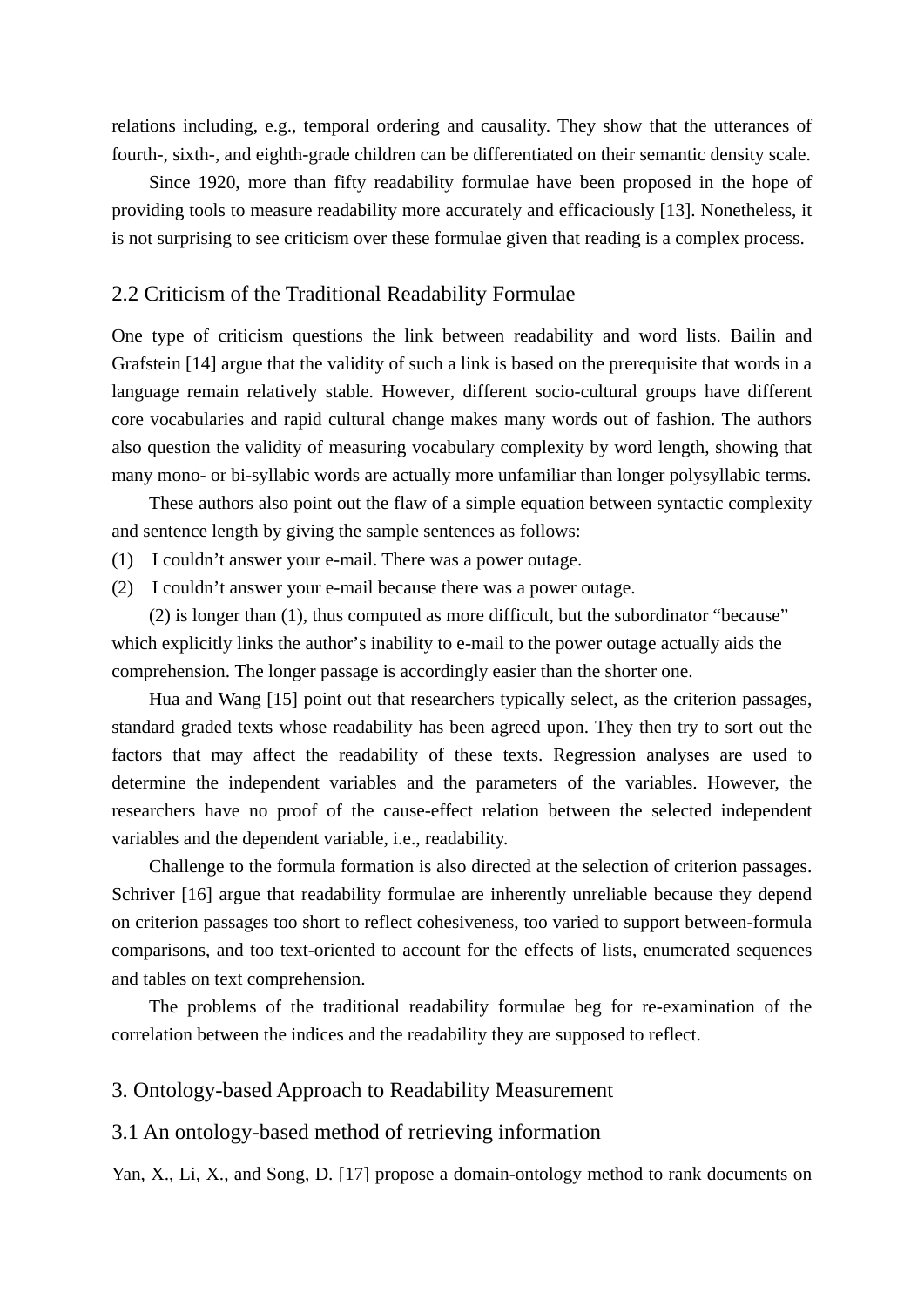the generality (or specificity) scale. A document is more specific if it has broader/deeper Document Scope (DS) and/or tighter Document Cohesion (DC). DS refers to a collection of terms that are matched with the query in a specific domain. If the concepts thus matched are associated with one another more closely, then DC is tighter. The authors in their subsequent study [18] apply DS and DC to compute text readability in domain specific documents and are able to perform better prediction than the traditional readability formulae.

 In what follows we describe the approach we take in this study, which is similar in spirit to Yan et al.'s [18] method.

## 3.2 An Ontology-based Approach to the Study of Lexical Relations

In this small-scaled study, we focus on lexical complexity (or simplicity) of the words in a text and adopt Rosch et al.'s Prototype Theory [1].

## 3.2.1 Prototype Theory

 According to Prototype Theory, our conceptual categorization exhibits a three-leveled hierarchy: basic levels, superordinate levels, and subordinate levels. Imagine an everyday conversation setting where a person says "Who owns this piano?"; the naming of an object with 'piano' will not strike us as noteworthy until the alternative "Who owns this string instrument?" is brought to our attention. Both terms are truth-conditionally adequate, but only the former is normally used. The word 'piano' conveys a basic level category, while 'string instrument' is a superordinate category. Suppose the piano in our example is of the large, expensive type, i.e., a grand piano, we expect a subordinate category word to be used in e.g. "Who owns this grand piano?" only when the differentiation between different types of pianos is necessary.

 Basic level is the privileged level in the hierarchy of categorical conceptualization. Developmentally, they are acquired earlier by children than their superordinate and subordinate words. Conceptually, basic level category represents the concepts humans interact with most readily. A picture of an apple is easy to draw, while drawing a fruit would be difficult, and drawing a crab apple requires expertise knowledge. Informatively, basic level category contains a bundle of co-occurring features – an apple has reddish or greenish skin, white pulp, and a round shape, while it is hard to pinpoint the features of 'fruit', and for a layman, hardly any significant features can be added to 'crab apple'.

 Applying the hierarchical structure of conceptual categorization to lexical relations, we assume that a basic level word is easier for the reader than its superordinate and subordinate words, and one text should be easier than another if it contains more basic level words.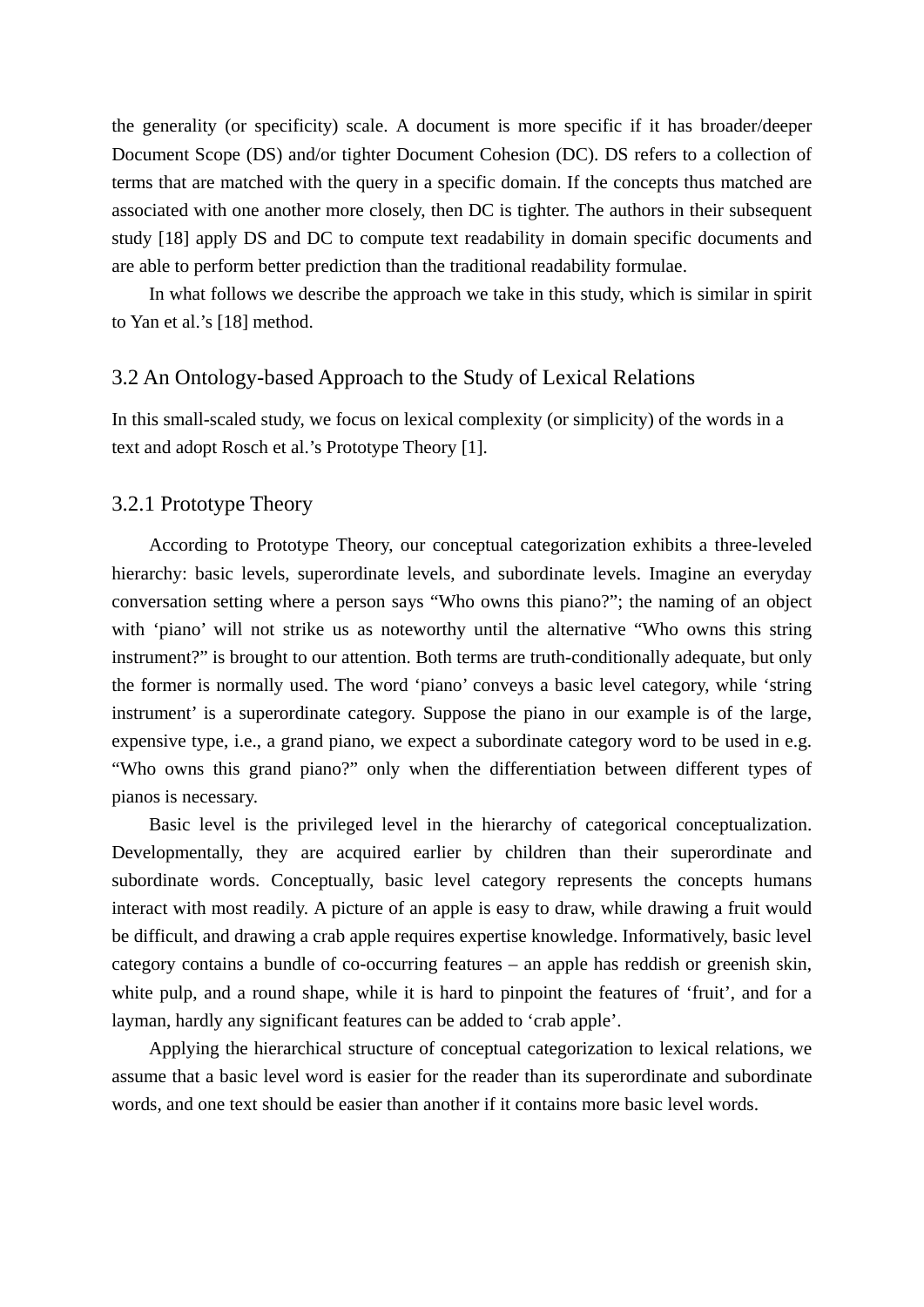## 3.2.2 WordNet – An Ontology-Based Lexical Database of English

WordNet [2] is a large online lexical database of English. The words are interlinked by means of conceptual-semantic and lexical relations. It can be used as a lexical ontology in computational linguistics. Its underlying design principle has much in common with the hierarchical structure proposed in Prototype Theory illustrated in 3.2.1. In the vertical dimension, the hypernym/hyponym relationships among the nouns can be interpreted as hierarchical relations between conceptual categories. The direct hypernym of 'apple' is 'edible fruit'. One of the direct hyponyms of 'apple' is 'crab apple'. Note, however, hypernyms and hyponyms are relativized notions in WordNet. The word 'crab apple', for instance, is also a hypernym in relation to 'Siberian crab apple'. An ontological tree may well exceed three levels. No tags in WordNet tell us which nouns fall into the basic level category defined in Prototype Theory. In the next section we try to retrieve these nouns.

## 4. Methodology

## 4.1 Experiment 1

<u>.</u>

We examined twenty basic level words identified by Rosch et al. [1], checking the word length and lexical complexity of these basic level words and their direct hypernyms as well as direct hyponyms in WordNet [2]. A basic level word is assumed to have these features: (1) It is relatively short (containing less letters than their hypernyms/hyponyms in average); (2) Its direct hyponyms have more synsets<sup>1</sup> than its direct hypernyms; (3) It is morphologically simple. Notice that some entries in WordNet [2] contain more than one word. We assume that an item composed of two or more words is NOT a basic level word. A lexical entry composed of two or more words is defined as a COMPOUND in this study. The first word of a compound may or may not be a noun, and there may or may not be spaces or hyphens between the component words of a compound.

|        | on (average) word length, humoer or synsets, and morphological complexity |                         |                 |                |                           |                |                   |               |  |  |
|--------|---------------------------------------------------------------------------|-------------------------|-----------------|----------------|---------------------------|----------------|-------------------|---------------|--|--|
|        | <b>Basic Level</b>                                                        |                         | Direct Hypernym |                |                           | Direct Hyponym |                   |               |  |  |
| Item   |                                                                           | W. Length M. Complexity | W. Length       | <b>Synsets</b> | M. Complexity   W. Length |                | Synsets           | M. Complexity |  |  |
| guitar |                                                                           | А                       | 18              |                |                           | 10             |                   | A, B          |  |  |
| piano  |                                                                           | A                       | 18              |                |                           | 10             |                   | A, B          |  |  |
| drum   |                                                                           | A                       | 20              |                |                           | 7.4            |                   | A, B          |  |  |
| apple  |                                                                           |                         | 7.5             |                | A.B                       | 10.67          | $\mathbf{\Omega}$ | A, B          |  |  |

Table 1: Twenty basic level words in comparison with their direct hypernyms and hyponyms on (average) word length, number of synsets, and morphological complexity\*

peach | 5 | A | 9 | 1 | B | 9 | 0 | N/A

<sup>1</sup> A synset is a set of synonyms. The direct hypernym of 'piano', for instance, is grouped into three synsets: (1) keyboard instrument, (2) stringed instrument, and (3) percussion instrument, percussive instrument.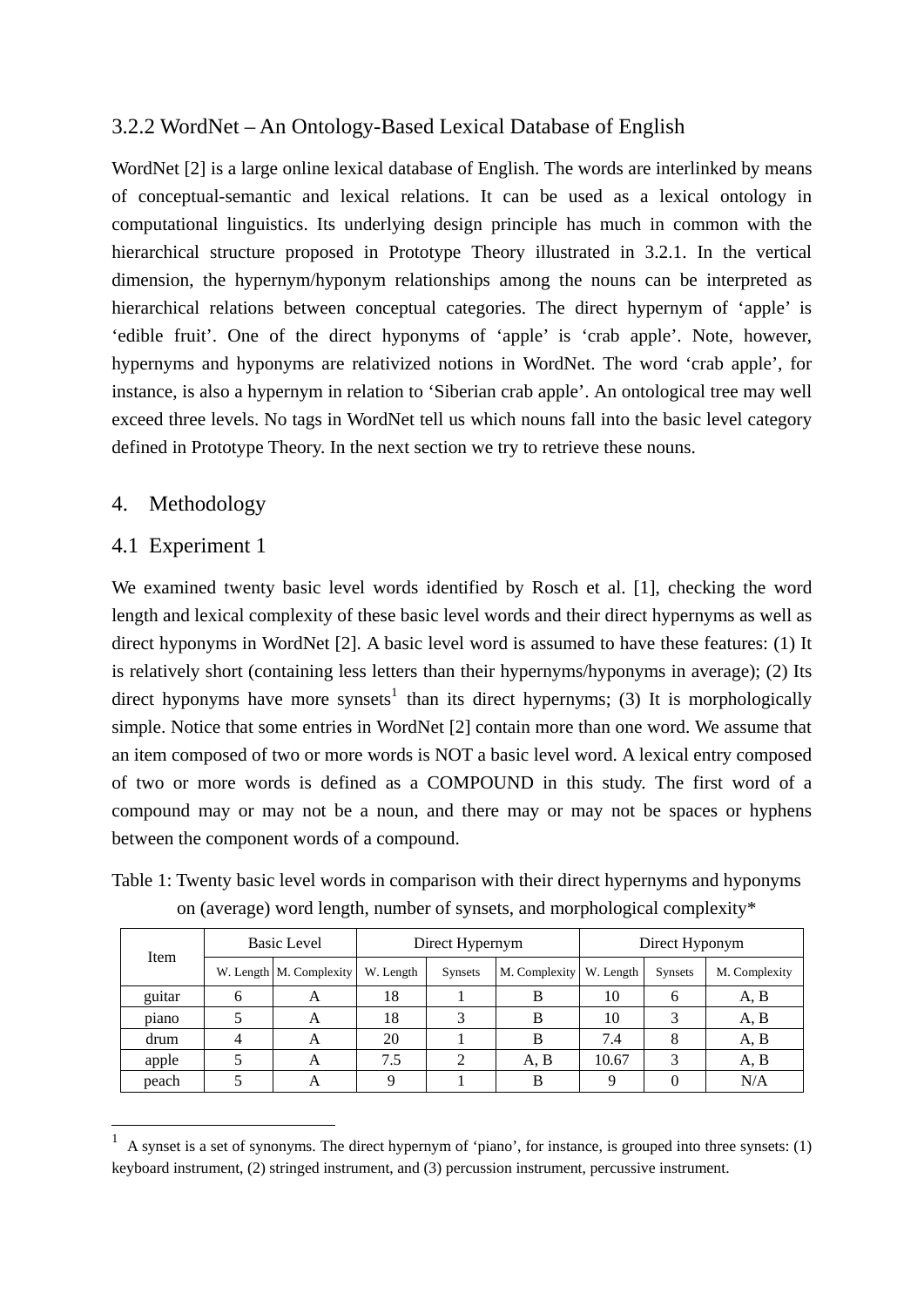| grape       | 5              | A            | 11             | - | B    | 11.8   | 3  | A, B |
|-------------|----------------|--------------|----------------|---|------|--------|----|------|
| hammer      | 6              | A            | 8              | 1 | B    | 9.7    | 9  | A, B |
| saw         | 2              | A            | 8              | 1 | B    | 8.7    | 7  | A, B |
| screwdriver | 11             | A            | 8              | 1 | B    | 19.8   | 3  | B    |
| pants       | 5              | A            | $\tau$         | 1 | A    | 8.9    | 18 | A, B |
| socks       | $\overline{4}$ | A            | 7              | 1 | A    | 7.2    | 5  | A, B |
| shirt       | 5              | $\mathsf{A}$ | $\tau$         | 1 | A    | 7.56   | 9  | A, B |
| table       | 5              | A            | 5              | 1 | A    | 13.8   | 6  | A, B |
| lamp        | 4              | A            | 20             | 1 | B    | 9.88   | 17 | A, B |
| chair       | 5              | A            | $\overline{4}$ | 1 | A    | 11.2   | 15 | A, B |
| car         | 3              | A            | 12             | 1 | A, B | $\tau$ | 31 | B    |
| bus         | 3              | A            | 15             | 1 | A, B | 8      | 3  | B    |
| truck       | 5              | $\mathsf{A}$ | 12             |   | A, B | 8      | 11 | B    |
| dog         | 3              | A            | 10             | 2 | A, B | 7      | 18 | B    |
| cat         | 3              | A            | 6              | 1 | A, B | 9      | 2  | B    |

\*A refers to "single word" and B refers to "compound".

The results confirm our assumption. First, the average word length (number of letters) of both the hypernyms and the hyponyms is much longer than that of the basic level words. Second, the hyponyms have a lot more synsets than the hypernyms. Third, in contrast to the basic level words which are morphologically simple, their direct hypernyms and hyponyms are more complex. Many of the hypernyms are compounds. The hyponyms are even more complex. Every basic level word (except 'peach') has at least one compounded hyponym.

## 4.2 Experiment 2

In this experiment, we examined the distribution of the compounds formed by the basic level words and their hypernyms and hyponyms. We also randomly came up with five more words that seem to fall into the basic level category defined by Rosch et al. [1]. These basic level words (e.g. 'guitar') are boldfaced in each item set in Table 2 below. Above each basic level word is its (or one of its) direct hypernym(s) (e.g. 'stringed instrument'), under the basic level word is the first-occurring direct hyponym (e.g. 'acoustic guitar'). When the basic level word has more than one level of hyponym, the first word at the second hyponymous level was also examined (e.g. 'movable barrier', 'door', 'car door', 'hatchback'). For words that have more than one sense, we focused only on the sense defined in Rosch et al. [1]. For example, the noun 'table' has six senses in WordNet; we only focused on the sense 'a piece of furniture'.

 For each target item, we clicked on its FULL HYPONYM in WordNet 3.0 [2] to find the compounds formed by the target item. The next step was to count the compounds formed by the target words. For example, among the twelve hyponyms of 'guitar', five are compounds formed by 'guitar' – 'acoustic guitar', 'bass guitar', 'electric guitar', 'Hawaiian guitar', and 'steel guitar'. In contrast, only one hyponym of 'stringed instrument' is a compound containing 'stringed instrument'. As for 'acoustic guitar', it has no hyponyms. We assume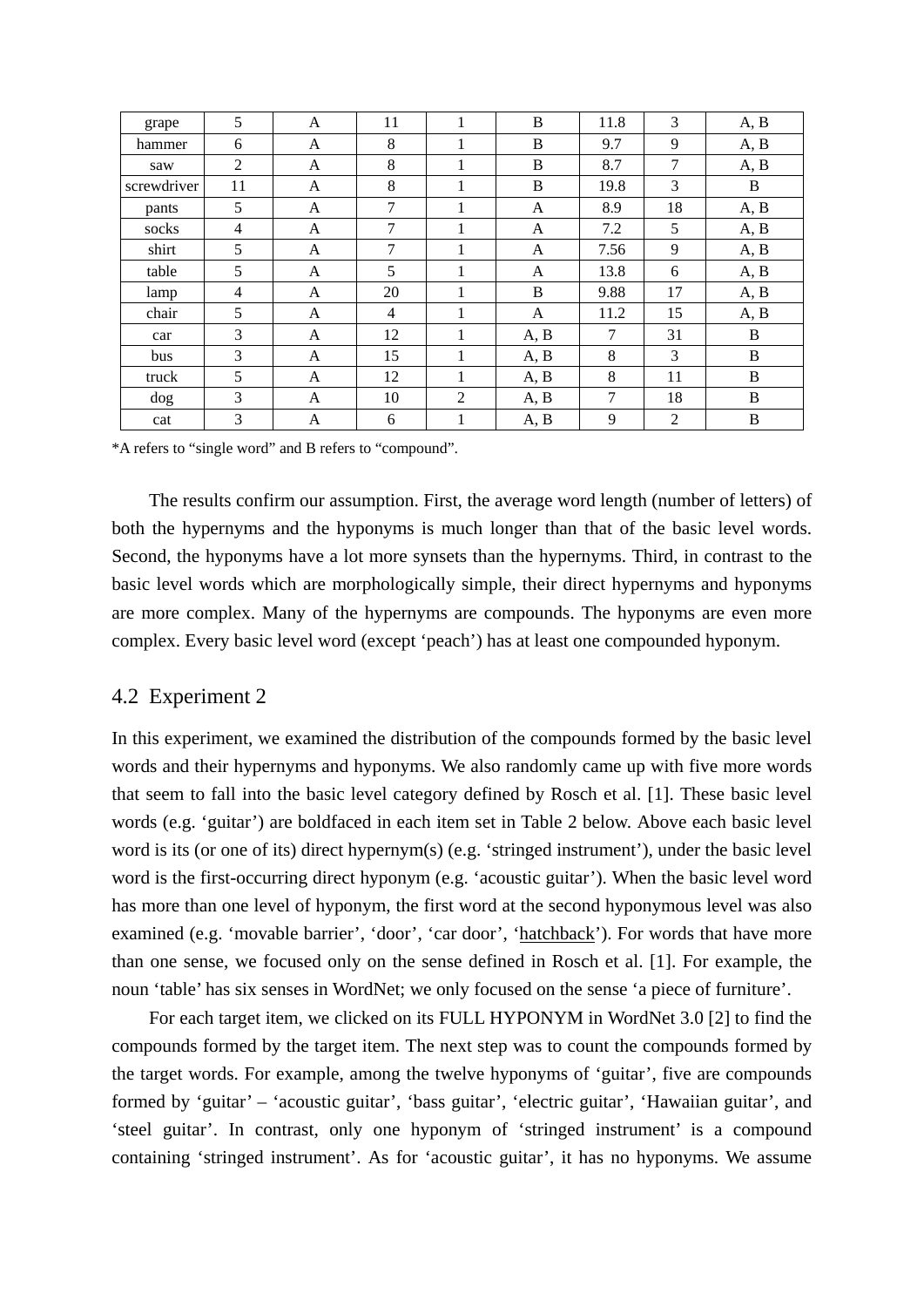that basic level words are more apt to form compounds than their hypernyms as well as hyponyms, so their compound ratios are calculated: Number of compounds is divided by number of hyponyms. We also keep record of the level where a compound occurs.

| Hypernym                           | Cpd#/                 | Cpd              | Number of Compounds at Hyponymous Levels |                  |                  |                  |                  |              |  |
|------------------------------------|-----------------------|------------------|------------------------------------------|------------------|------------------|------------------|------------------|--------------|--|
| <b>Basic Level Word</b><br>Hyponym | Hyponym#              | Ratio<br>(%)     | 1st<br>Level                             | 2nd<br>Level     | 3rd<br>Level     | 4th<br>Level     | 5th<br>Level     | 6th<br>Level |  |
| stringed instrument                | 1/86                  | 1                | 1                                        | $\boldsymbol{0}$ | $\boldsymbol{0}$ | $\boldsymbol{0}$ |                  |              |  |
| guitar                             | 5/12                  | 42               | 5                                        |                  |                  |                  |                  |              |  |
| acoustic guitar                    | 0/0                   | $\boldsymbol{0}$ |                                          |                  |                  |                  |                  |              |  |
| keyboard                           | 0/35                  | $\boldsymbol{0}$ | $\boldsymbol{0}$                         | $\boldsymbol{0}$ | $\boldsymbol{0}$ |                  |                  |              |  |
| piano                              | 8/16                  | 50               | $\overline{4}$                           | $\overline{4}$   |                  |                  |                  |              |  |
| grand piano                        | 3/8                   | 38               | 3                                        |                  |                  |                  |                  |              |  |
| baby grand piano                   | 0/0                   | $\boldsymbol{0}$ |                                          |                  |                  |                  |                  |              |  |
| percussion                         | 0/68                  | $\boldsymbol{0}$ | $\boldsymbol{0}$                         | $\boldsymbol{0}$ | $\boldsymbol{0}$ |                  |                  |              |  |
| drum                               | 5/14                  | 36               | 5                                        |                  |                  |                  |                  |              |  |
| bass drum                          | 0/0                   | $\boldsymbol{0}$ |                                          |                  |                  |                  |                  |              |  |
| edible fruit                       | $0/\underline{\dots}$ | $\boldsymbol{0}$ | $\boldsymbol{0}$                         | $\boldsymbol{0}$ | $\boldsymbol{0}$ | $\boldsymbol{0}$ |                  |              |  |
| apple                              | 5/29                  | 17               | 5                                        | $\boldsymbol{0}$ | $\boldsymbol{0}$ |                  |                  |              |  |
| crab apple                         | 2/8                   | 25               | $\overline{c}$                           |                  |                  |                  |                  |              |  |
| Siberian crab                      | 0/0                   | $\boldsymbol{0}$ |                                          |                  |                  |                  |                  |              |  |
| N/A                                | N/A                   | $\rm N/A$        |                                          |                  |                  |                  |                  |              |  |
| peach                              | $0\,/\,0$             | $\boldsymbol{0}$ |                                          |                  |                  |                  |                  |              |  |
| N/A                                | N/A                   | $\rm N/A$        |                                          |                  |                  |                  |                  |              |  |
| edible fruit                       | $0/$                  | $\boldsymbol{0}$ | $\boldsymbol{0}$                         | $\boldsymbol{0}$ | $\boldsymbol{0}$ | $\boldsymbol{0}$ |                  |              |  |
| grape                              | 6/17                  | 35               | 3                                        | $\overline{2}$   | $\mathbf{1}$     |                  |                  |              |  |
| muscadine                          | 0/0                   | $\boldsymbol{0}$ |                                          |                  |                  |                  |                  |              |  |
| hand tool                          | $0/$                  | $\boldsymbol{0}$ | $\boldsymbol{0}$                         | $\boldsymbol{0}$ | $\boldsymbol{0}$ | $\boldsymbol{0}$ |                  |              |  |
| hammer                             | 7/16                  | 44               | 7                                        | $\boldsymbol{0}$ |                  |                  |                  |              |  |
| ball-peen hammer                   | $0\,/\,0$             | $\boldsymbol{0}$ |                                          |                  |                  |                  |                  |              |  |
| hand tool                          | $0/$                  | $\overline{0}$   | $\overline{0}$                           | $\overline{0}$   | $\overline{0}$   | $\overline{0}$   | $\overline{0}$   |              |  |
| saw                                | 25/30                 | 83               | 13                                       | 12               | $\boldsymbol{0}$ |                  |                  |              |  |
| bill                               | 0/0                   | $\boldsymbol{0}$ |                                          |                  |                  |                  |                  |              |  |
| hand tool                          | $0/$                  | $\overline{0}$   | $\boldsymbol{0}$                         | $\mathbf{0}$     | $\boldsymbol{0}$ | $\boldsymbol{0}$ | $\boldsymbol{0}$ |              |  |
| screwdriver                        | $4\,/\,4$             | 100              | $\overline{4}$                           |                  |                  |                  |                  |              |  |
| flat tip screwdriver               | $0\,/\,0$             | $\boldsymbol{0}$ |                                          |                  |                  |                  |                  |              |  |
| garment                            | $4/448$               | $\boldsymbol{0}$ | 3                                        | $\mathbf{1}$     | $\boldsymbol{0}$ | $\boldsymbol{0}$ | $\boldsymbol{0}$ |              |  |
| pants                              | 9/49                  | 18               | $8\,$                                    | $\mathbf{1}$     |                  |                  |                  |              |  |
| bellbottom trousers                | 0/0                   | $\boldsymbol{0}$ |                                          |                  |                  |                  |                  |              |  |
| hosiery                            | 0/29                  | $\boldsymbol{0}$ | $\boldsymbol{0}$                         | $\boldsymbol{0}$ |                  |                  |                  |              |  |

Table 2: Compound ratios and distribution of compounds in hyponymous levels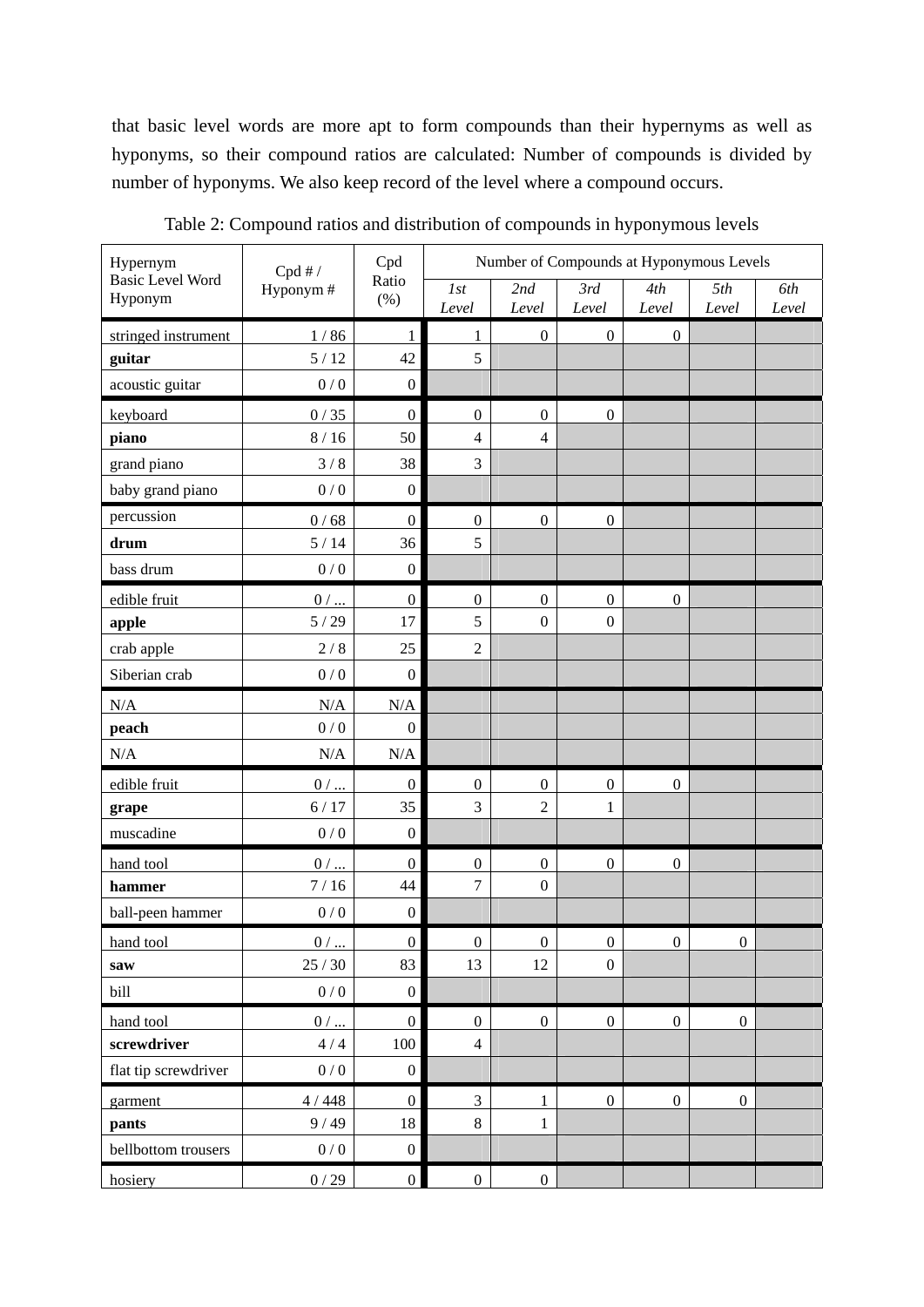| socks            | 5/13            | 38               | 5                |                  |                  |                  |                  |                |
|------------------|-----------------|------------------|------------------|------------------|------------------|------------------|------------------|----------------|
| anklet           | 0/0             | $\boldsymbol{0}$ |                  |                  |                  |                  |                  |                |
| garment          | 4/448           | $\boldsymbol{0}$ | $\overline{3}$   | $\mathbf{1}$     | $\boldsymbol{0}$ | $\boldsymbol{0}$ | $\boldsymbol{0}$ |                |
| shirt            | 8/17            | 47               | $\,8\,$          | $\boldsymbol{0}$ |                  |                  |                  |                |
| camise           | 0/0             | $\boldsymbol{0}$ |                  |                  |                  |                  |                  |                |
| furniture        | $4/$ $\dots$    | $\boldsymbol{0}$ | $\overline{4}$   | $\boldsymbol{0}$ | $\boldsymbol{0}$ | $\boldsymbol{0}$ | $\boldsymbol{0}$ |                |
| table            | 39/79           | 49               | 32               | $\overline{7}$   | $\boldsymbol{0}$ | $\boldsymbol{0}$ |                  |                |
| alter            | $0/0$           | $\boldsymbol{0}$ |                  |                  |                  |                  |                  |                |
| source of        | $0\,/\,108$     | $\boldsymbol{0}$ | $\boldsymbol{0}$ | $\boldsymbol{0}$ | $\boldsymbol{0}$ | $\boldsymbol{0}$ | $\boldsymbol{0}$ |                |
| lamp             | 27/68           | 40               | 14               | 12               | 1                | $\boldsymbol{0}$ |                  |                |
| Aladdin's lamp   | $0/0$           | $\boldsymbol{0}$ |                  |                  |                  |                  |                  |                |
| seat             | 6/102           | 6                | $\sqrt{2}$       | 3                | 1                | $\boldsymbol{0}$ |                  |                |
| chair            | 31/48           | 65               | 17               | 14               | $\boldsymbol{0}$ |                  |                  |                |
| armchair         | $0/10$          | $\boldsymbol{0}$ | $\boldsymbol{0}$ | $\boldsymbol{0}$ |                  |                  |                  |                |
| captain's chair  | 0/0             | $\boldsymbol{0}$ |                  |                  |                  |                  |                  |                |
| motor vehicle    | 0/153           | $\boldsymbol{0}$ | $\boldsymbol{0}$ | $\boldsymbol{0}$ | $\boldsymbol{0}$ | $\boldsymbol{0}$ |                  |                |
| car              | 21/76           | 28               | 19               | $\sqrt{2}$       |                  |                  |                  |                |
| amphibian        | $0\mathbin{/}2$ | $\boldsymbol{0}$ | $\boldsymbol{0}$ |                  |                  |                  |                  |                |
| public transport | $0/38$          | $\boldsymbol{0}$ | $\boldsymbol{0}$ | $\boldsymbol{0}$ | $\boldsymbol{0}$ |                  |                  |                |
| bus              | 3/5             | 60               | $\overline{3}$   |                  |                  |                  |                  |                |
| minibus          | 0/0             | $\boldsymbol{0}$ |                  |                  |                  |                  |                  |                |
| motor vehicle    | 0/153           | $\boldsymbol{0}$ | $\boldsymbol{0}$ | $\boldsymbol{0}$ | $\boldsymbol{0}$ | $\boldsymbol{0}$ |                  |                |
| truck            | 15/48           | 31               | 10               | 5                | $\boldsymbol{0}$ |                  |                  |                |
| dump truck       | $0\,/\,0$       | $\boldsymbol{0}$ |                  |                  |                  |                  |                  |                |
| canine           | $0/ \dots$      | $\boldsymbol{0}$ | $\boldsymbol{0}$ | $\boldsymbol{0}$ | $\boldsymbol{0}$ | $\boldsymbol{0}$ | $\boldsymbol{0}$ | $\overline{0}$ |
| dog              | 51/279          | 18               | 13               | 20               | 16               | $\overline{2}$   | $\boldsymbol{0}$ |                |
| puppy            | 0/0             | $\mathbf{0}$     |                  |                  |                  |                  |                  |                |
| feline           | $0/ \dots$      | $\boldsymbol{0}$ | $\boldsymbol{0}$ | $\boldsymbol{0}$ | $\boldsymbol{0}$ |                  |                  |                |
| cat              | 35/87           | 40               | $\overline{4}$   | 31               |                  |                  |                  |                |
| domestic cat     | 0/33            | $\boldsymbol{0}$ | $\boldsymbol{0}$ |                  |                  |                  |                  |                |
| kitty            | 0/0             | $\boldsymbol{0}$ |                  |                  |                  |                  |                  |                |
| publication      | $1\,/\,211$     | $\boldsymbol{0}$ | $\boldsymbol{0}$ | $\mathbf{1}$     | $\boldsymbol{0}$ | $\boldsymbol{0}$ | $\boldsymbol{0}$ |                |
| <b>book</b>      | 39/145          | 27               | 21               | 14               | $\overline{4}$   | $\boldsymbol{0}$ | $\boldsymbol{0}$ |                |
| authority        | 0/7             | $\boldsymbol{0}$ | $\boldsymbol{0}$ |                  |                  |                  |                  |                |
| power of         | 0/0             | $\boldsymbol{0}$ |                  |                  |                  |                  |                  |                |
| language unit    | $0/ \dots$      | $\overline{0}$   | $\overline{0}$   | $\overline{0}$   | $\boldsymbol{0}$ | $\mathbf{0}$     | $\mathbf{0}$     | $\overline{0}$ |
| word             | 35/220          | 16               | $28\,$           | $\overline{7}$   | $\boldsymbol{0}$ | $\boldsymbol{0}$ | $\boldsymbol{0}$ |                |
| anagram          | 0/1             | $\boldsymbol{0}$ | $\boldsymbol{0}$ |                  |                  |                  |                  |                |
| antigram         | 0/0             | $\boldsymbol{0}$ |                  |                  |                  |                  |                  |                |
| material         | $16/ \dots$     | $\boldsymbol{0}$ | 14               | $\overline{2}$   | $\boldsymbol{0}$ | $\boldsymbol{0}$ |                  |                |
| paper            | 59 / 210        | $28\,$           | 40               | 18               | $\mathbf{1}$     |                  |                  |                |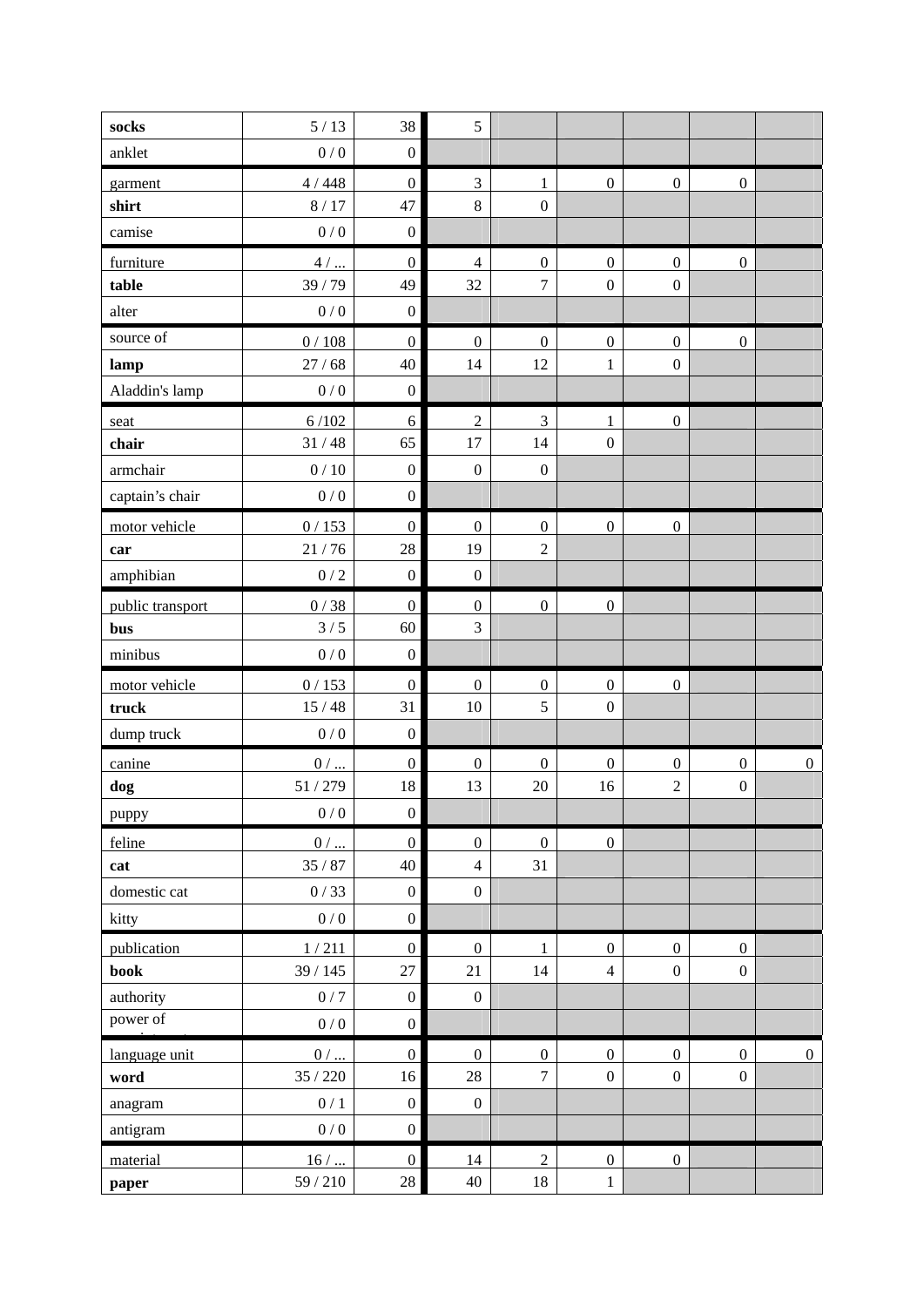| card            | 14/57  | 25               | 6                | $\,8\,$          |          |  |  |
|-----------------|--------|------------------|------------------|------------------|----------|--|--|
| playing card    | 0/48   | $\boldsymbol{0}$ |                  |                  |          |  |  |
| movable barrier | 0/46   | $\mathbf{0}$     | $\Omega$         | $\mathbf{0}$     | $\Omega$ |  |  |
| door            | 18/23  | 78               | 13               | 5                |          |  |  |
| car door        | 0/1    | $\mathbf{0}$     | $\boldsymbol{0}$ |                  |          |  |  |
| hatchback       | 0/0    | $\boldsymbol{0}$ |                  |                  |          |  |  |
| leaf            | 2/23   | 9                | $\bigcirc$       | $\theta$         | $\Omega$ |  |  |
| page            | $5/20$ | 25               | 5                | $\boldsymbol{0}$ |          |  |  |
| full page       | 0/0    | $\boldsymbol{0}$ |                  |                  |          |  |  |

Note: The symbol "#" stands for "number". Cpd refers to "compound". The three dots indicate that the number of hyponyms is too many to count manually. The number is estimated to exceed one thousand.

The most significant finding is that basic level words have the highest compound ratios. In comparison with their hypernyms and hyponyms, they are much more frequently used to form compound words. Although some hyponyms like 'grand piano' and 'crab apple' also have high compound ratios, they should not be taken as basic level items because such compounds often contain the basic level words (e.g. 'Southern crab apple'), indicating that the ability to form compounds is actually inherited from the basic level words.

 Our data pose a challenge to Prototype Theory in that a subordinate word of a basic level word may act as a basic level word itself. The word 'card', a hyponym of 'paper', is of this type. With its high compound ratio of 25%, 'card' may also be deemed to be a basic level word. This fact raises another question as to whether a superordinate word may also act as a basic level word itself.

 Many of the basic level words in our list have three or more levels of hyponym. It seems that what is cognitively basic may not be low in the ontological tree. A closer look at the distribution of the compounds across the hyponymous levels reveals another interesting pattern. Basic level words have the ability to permeate through two to three levels of hyponyms in forming compounds. By contrast, words at the superordinate levels do not have such ability, and their compounds mostly occur at the direct hyponymous level.

#### 4.3 Experiment 3

The goal of this experiment is to show that whether a word belongs to the basic level affects its readability. This in turn affects the readability of a text and should be considered a criterion in measuring text readability. An easy text presumably contains more basic level words than a difficult one. Put in fractional terms, the proportion of basic level words in a text is supposed to be higher than that of a more difficult text.

To achieve this goal, we need independent readability samples to be compared with our prediction. As readability is subjective judgment that may vary from one person to another, such independent samples are extremely difficult, if ever possible, to obtain. In this study, we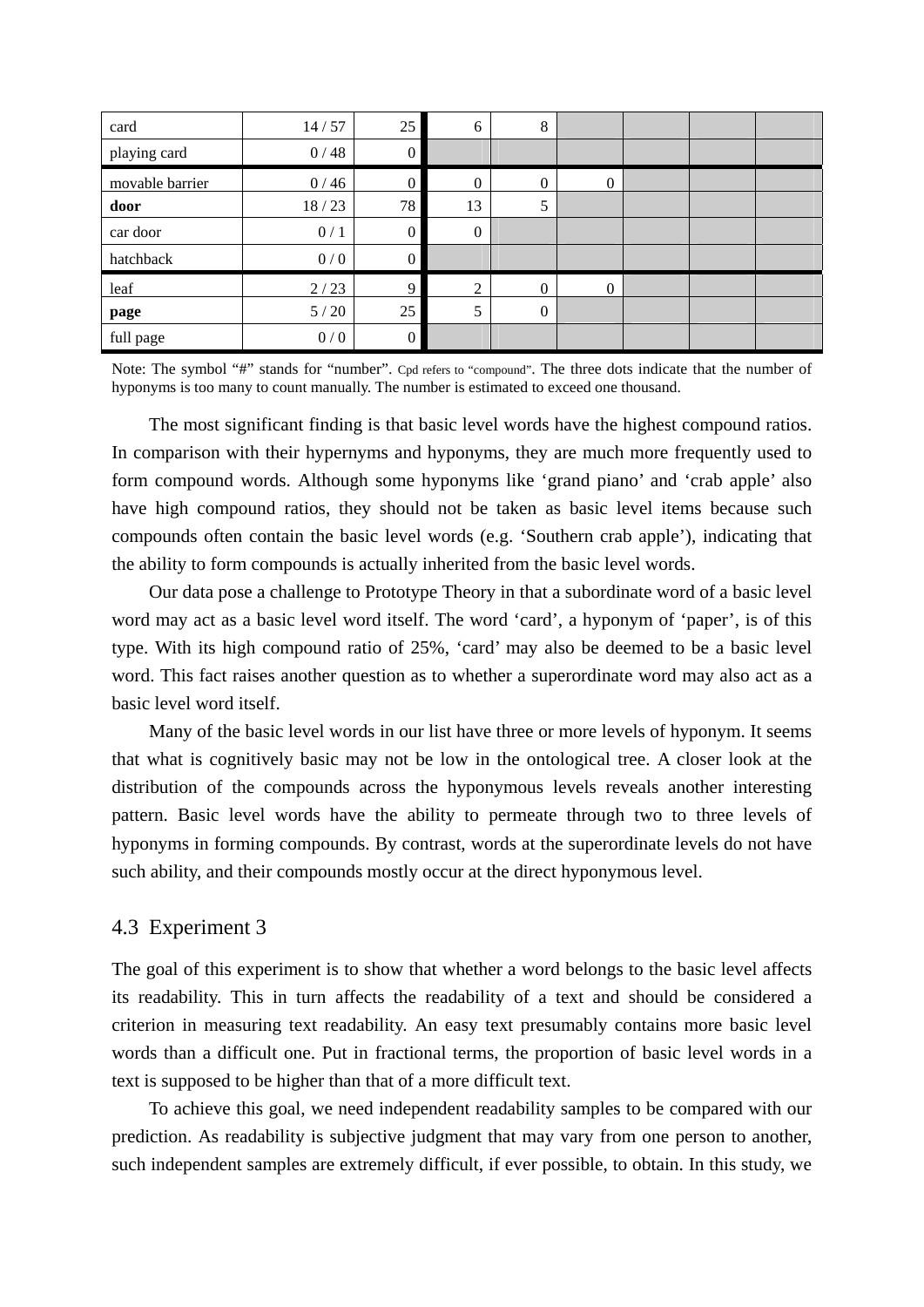resorted to a pragmatic practice by selecting the readings of English textbooks for senior high school students in Taiwan. Three textbooks from Sanmin Publishing Co., each used in the first semester of a different school year, were selected. We tried to choose the same type of text, so that text type will not act as a noise. Furthermore, since we do not have facility to run large-scale experiment yet, we limited the scope to two-hundred-word text at each level. Accordingly, the first two hundred words of the first reading subjectively judged as narrative were extracted from the textbooks (Appendix 1). All the nouns occurring in these texts, except proper names and pronouns, were searched for in WordNet [2]. Considering the fact that for a word with more than one sense, the distribution of hyponyms differs from one sense to another, we searched for the hyponyms of the word in the particular sense occurring in the selected readings. We know that this practice, if used in a large-scale study, is applicable only if sense tagging is available, and we hope that it will be available in the near future.

Based on the results of the two preliminary experiments, we assume that basic level words have at least the following two characteristics: (1) They have great ability to form compounded hyponyms; (2) Their word length is shorter than the average word length of their direct hyponyms. These characteristics can be further simplified as the **Filter Condition** to pick out basic level words:

- (1) Compound ratio of full hyponym  $\geq 25\%$ ;
- (2) Average word length of direct hyponym minus target word length  $\geq 4$ .

Note in passing that the second criterion differs fundamentally from the commonly used criterion of word length. Ours compares the target word with its full hyponyms. Word length is measured in relative terms: What is counted is the word length difference, not the word length itself. Based on the two assumed characteristics of our filter condition, the information for each noun we need includes: (1) Length of the target word, i.e. how many letters the word contains; (2) Compound ratio of the target word, i.e. how many hyponyms of the word are compounds formed by the word. Note that here the hyponyms refer to the full hyponyms, so all the words in every hyponymous synset were counted; (3) Average word length of the direct hyponyms. The next section reports the computed information via WordNet [2].

## 5. Results and Discussion

The three selected readings contain sixty nouns in total, of which twenty-one conform to the proposed Filter Condition of basic level words. They are given in Table 3 below. A comprehensive list of all the sixty nouns are given in Appendix 2 at the end of this paper. Note in passing that the level numbers refer to the presumed difficulty levels of the selected readings. Level 1 is presumably the easiest; Level 3, the hardest. These numbers should not be taken as ratio measurement. Level 3, for example, is not assumed to be three times harder than Level 1. We intend these numbers to stand for ordinal relations.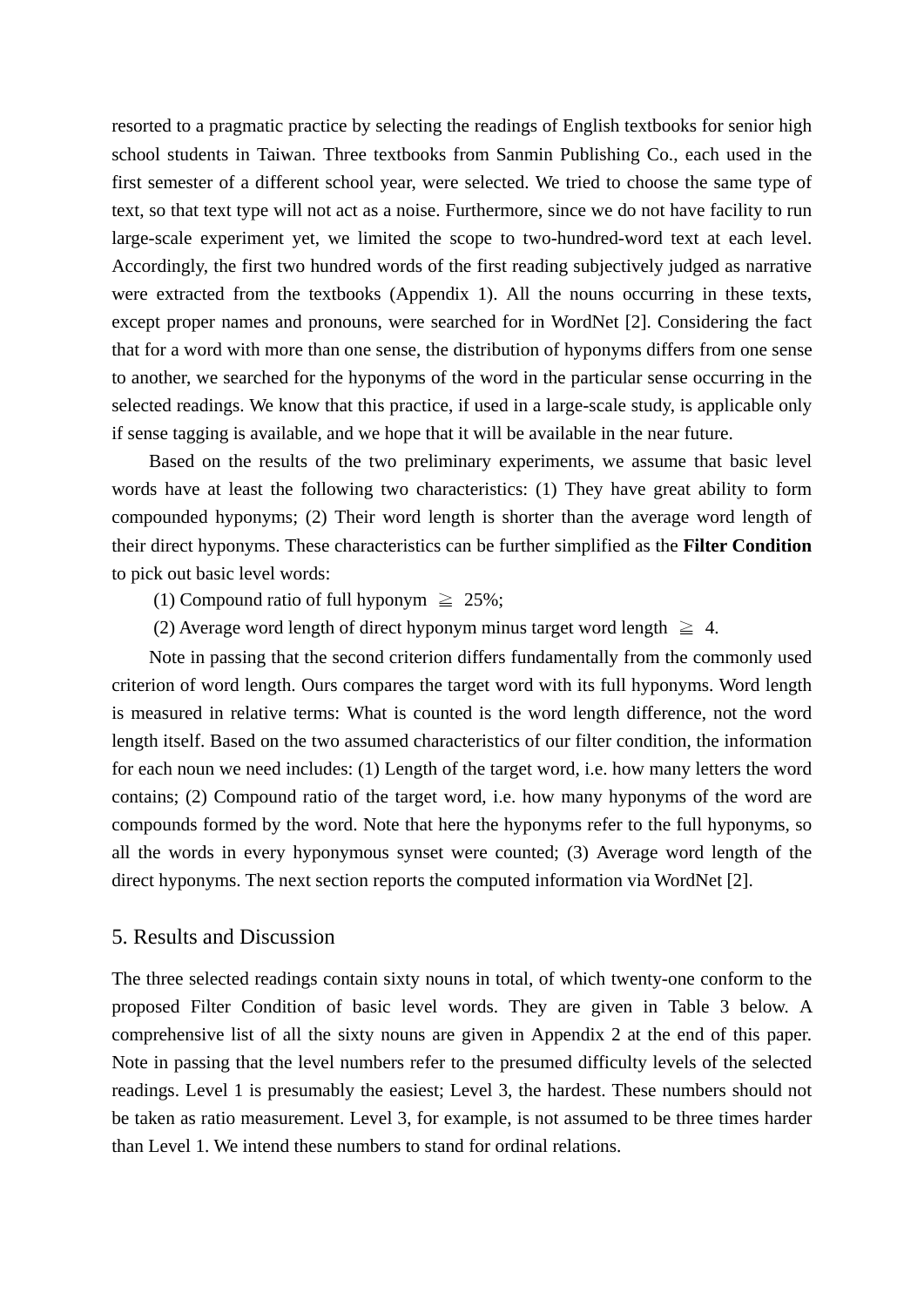|                    | Level          | Compound Ratio | Length of Target | Average Length of Direct |  |
|--------------------|----------------|----------------|------------------|--------------------------|--|
| <b>Target Word</b> |                | $(\%)$         | Word             | Hyponyms                 |  |
| food               | $\mathbf{1}$   | 53             | $\overline{4}$   | 8                        |  |
| apple              | 1              | 56.6           | 5                | 10                       |  |
| vinegar            | 1              | 60             | $\overline{7}$   | 11                       |  |
| potato             | 1              | 62.5           | $\sqrt{6}$       | $11\,$                   |  |
| cold               | 1              | 66.6           | $\overline{4}$   | $\,8\,$                  |  |
| test               | 1              | 72.7           | $\overline{4}$   | 9                        |  |
| orange             | 1              | 88.8           | 6                | 11                       |  |
| soap               | $\mathbf{1}$   | 93             | $\overline{4}$   | 9                        |  |
| language           | $\overline{2}$ | 35.12          | $8\,$            | 12                       |  |
| job                | $\overline{2}$ | 37.5           | $\overline{3}$   | 8                        |  |
| heart              | $\overline{2}$ | 40             | 5                | 15                       |  |
| technology         | $\overline{2}$ | 47.22          | 10               | 19                       |  |
| factor             | $\overline{2}$ | 63.64          | 6                | 12                       |  |
| culture            | $\overline{2}$ | 85.19          | $\overline{7}$   | 19                       |  |
| physics            | 3              | 32.84          | $\overline{7}$   | 12.6                     |  |
| question           | 3              | 35.71          | $\overline{7}$   | 15                       |  |
| barometer          | 3              | 40             | $\overline{9}$   | 13.25                    |  |
| system             | 3              | 60.95          | 6                | 12.93                    |  |
| time               | 3              | 62.22          | $\overline{4}$   | 10                       |  |
| office             | 3              | 72.22          | 6                | 11.5                     |  |
| call               | 3              | 93.33          | $\overline{4}$   | 11                       |  |

Table 3: Basic Level Words from the 200-word Texts at Three Levels

 In order to measure the text difficulty, basic level word ratios of the selected texts were computed. Table 4 shows the statistics. Diagrammatically, it is clear in Figure 1 that the basic level word ratios are decreasing as the difficulty levels of the selected readings increase. The text from Level-1 has the highest basic level word ratio; the text from Level-3 has the lowest basic level word ratio. This finding conforms to the levels of these textbooks, and proves the usefulness of the basic level word concept in the measurement of readability.

Table 4: Basic level word ratio at different levels

|         | Number of nouns | Number of Basic | Ratio of Basic Level |
|---------|-----------------|-----------------|----------------------|
|         |                 | Level Words     | Words                |
| Level-1 |                 | 8               | 47.1                 |
| Level-2 | 15              | 6               | 40.0                 |
| Level-3 | 28              |                 | 25.0                 |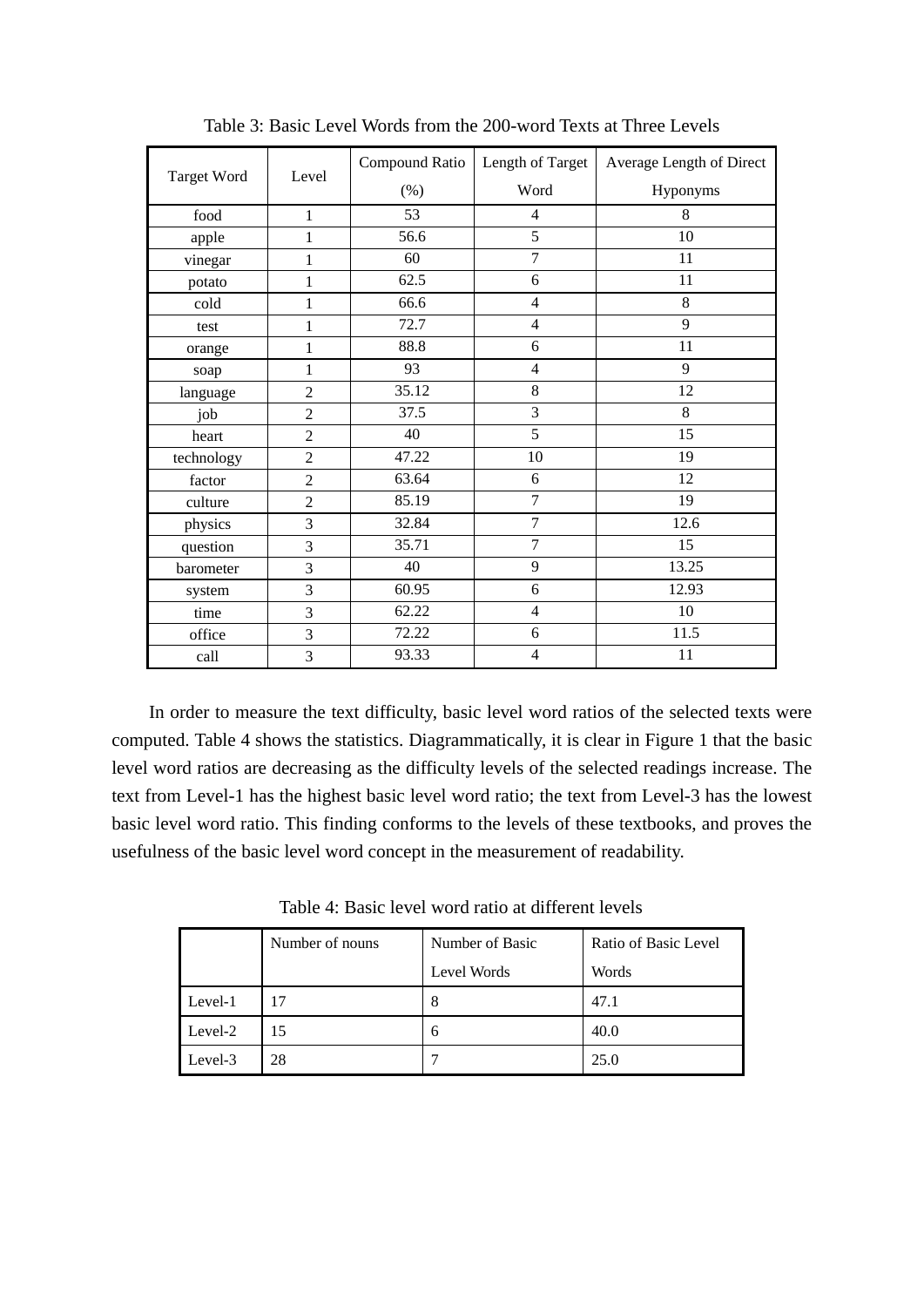

Figure 1: Basic Level Word Ratio of Selected Texts

 Table 5 shows the readability scores of the selected readings measured by several readability formulae. Figure 2 displays the overall tendency computed by these formulae: Level-1 is the easiest, while Level-2 and Level-3 are at about the same difficulty level. The readability formulae seem not to be able to decipher the difference between the texts of Level-2 and Level-3 while our basic level word ratio can easily show their different difficulty levels.

Table 5: Readability of the 200-word Texts Computed by Several Readability Formulae

|         | Dale-Chall | Flesch<br>Grade<br>Level | <b>FOG</b> | Powers | <b>SMOG</b> | <b>FORCAST</b> | Spache |
|---------|------------|--------------------------|------------|--------|-------------|----------------|--------|
| Level-1 | 4.6        | 2.1                      | 7.8        | 4      | 6.4         | 7.7            | 2.4    |
| Level-2 | 7.4        | 8.3                      | 18.9       | 6.2    | 10.2        | 11.8           | 3.9    |
| Level-3 | 6.3        | 9.5                      | 16.4       | 5.9    | 10.5        | 9.1            | 4.8    |



Figure 2: Readability of the 200-word Texts Computed by Several Formulae

 This paper is just the first step to measure readability by lexical relations retrieved from WordNet [2]. Twenty-five percent of the twenty basic level words defined by Rosch et al. [1]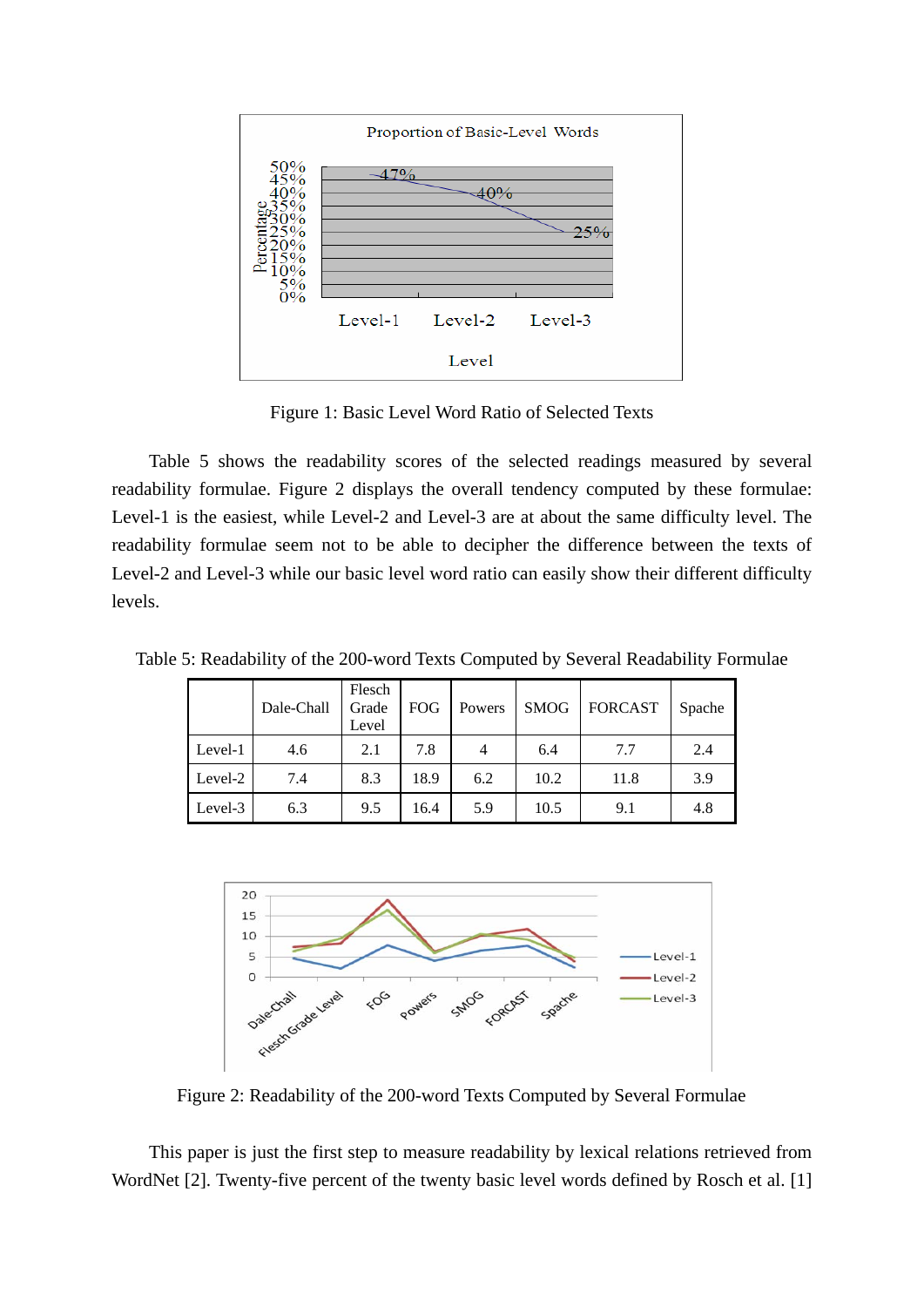are NOT identified by our Filter Condition (e.g. 'truck', 'shirt', socks'). Among the identified basic level words in the three selected texts, some look rather dubious to us (e.g. 'barometer', 'technology'). The filter condition proposed in this study certainly leaves room to be fine-tuned and improved in at least two respects. First, the two criteria of compound ratios and word length difference have been used as sufficient conditions. We will postulate the possibility of weighting these criteria in our subsequent research. Second, in addition to the lexical relations proposed in this study, there are presumably other lexical relations between basic level words and their hypernyms/hyponyms that are retrievable via WordNet [2]. Doubts can also be raised as to whether all basic level words are equally readable or easy. Can it be that some basic level words are in fact more difficult than others and some hypernyms/ hyponyms of certain basic level words are actually easier than certain basic level words?

 We thank our reviewers for raising the following questions, and will put them in the agenda of our subsequent study: (1) The examined words in this study are all nouns. Can we find relationships between verbs, adjectives, and even adverbs like the hypernym/hyponym relationships with the basic level "nouns"? The tentative answer is yes and no. Take the example of the verb 'run'. It has hypernyms in WordNet ('speed', 'travel rapidly', etc.). It also has subordinate lexical relation called 'troponym', which is similar to hyponym of nouns. Admittedly, English verbs do not constitute compounds so often as English nouns, but other lexical relations may exist between the verbs, and the relations are likely to be retrievable. (2) Although the small scale size of our experiments makes the validity of the results challengeable, the exciting findings of this study have provided the outlook of a large-scale project in the future. (3) Are basic level words frequent words in general? Can we use frequency to substitute for 'basichood' if the two criteria have approximately the same indexing power? We like to extend this question and ask whether the ontological relations between the lexical units in WordNet are correlated with word frequency. We hope we will be able to answer this question in a study of larger scale.

 Laying out the groundwork for further research, we aim to tackle the following issues too. All traditional readability formulae implicitly suppose an isomorphic relation between form and meaning as if each word has the same meaning no mater where it occurs. We acknowledge that one of the biggest challenges and the most badly needed techniques of measuring readability is to disambiguate the various senses of a word in text since the same word may have highly divergent readability in different senses. Another tacit assumption made by the traditional readability formulae is that the units of all lexical items are single words. This assumption overlooks many compounds and fixed expressions and affects the validity of these formulae.

 Although our research has provided the study of readability a brand new perspective and has offered exciting prospects, our challenges are still many and the road is still long.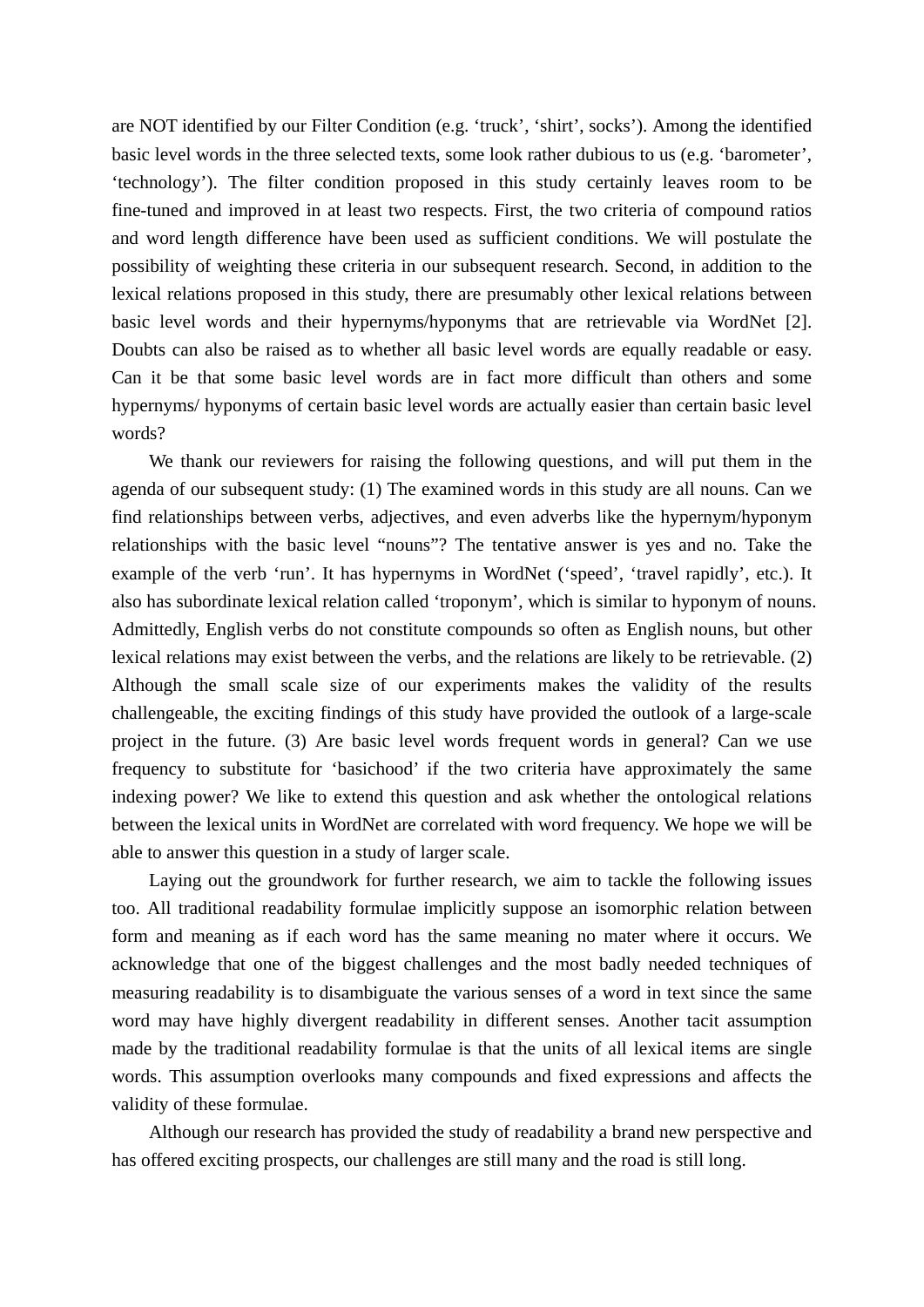## References

- [1] Rosch, Eleanor, Mervis, Carolyn, Gray, Wayne, Johnson, David, & Boyes-Braem, Penny, "Basic objects in natural categories," Cognitive Psychology 8: 382-439, 1976.
- [2] WordNet, version 3.0. Princeton, N.J.: Princeton University. Retrieved from World Wide Web: http://wordnet.princeton.edu/perl/webwn?s=word-you-want, 2006.
- [3] Thorndike, E.L., The Teacher's Word Book. New York: Teacher's College, Columbia University, 1921.
- [4] Flesch, R., "A new readability yardstick", Journal of Applied Psychology 32: 221-233, 1948.
- [5] McCallum, D. R., & Peterson, J. L., "Computer-based readability indices," *Proceedings of the ACM '82 Conference*, 1982.
- [6] Chall, J., & Dale, E., *Readability revisited: The new Dale-Chall readability formula*. Cambridge, Massachusetts: Brookline Books, 1995.
- [7] Dale, E., Chall, J., "Formula for predicting readability," *Educational Research Bulletin*  27 (1–20), 37–54, 1948.
- [8] Heilman, Collins-Thompson, Callan & Eskenazi, "Combining Lexical and Grammatical Features to Improve Readability Measures for First and Second Language Texts," *Proceedings of the HLT/NAACL Annual Conference*, 2007.
- [9] Das & Roychoudhury, "Readability Modelling and Comparison of One and Two Parametric Fit: A Case Study in Bangla," *Journal of Quantitative Linguistics, 13*, 17-34, 2006.
- [10] Cohen, J.H., "The effects of content are material on cloze test performance," *Journal of Reading*, 19/3: 247-50, 1975.
- [11] Kintsch, W., *The representation of meaning in memory*. Hillsdale, NJ: Erlbaum, 1974.
- [12] Wiener, M., Rubano, M., and Shilkret, R., "A measure of semantic complexity among predications," *Journal of Psycholinguistic Research*, Vol. 19, No. 2: 103-123, 1990.
- [13] Crossley, S.A, Dufty, D.F., McCarthy, P.M., & McNamara, D.S., "Toward a new readability: A mixed model approach," *Proceedings of the 29th Annual Conference of the Cognitive Science Society.* Austin, TX: Cognitive Science Society, 2007.
- [14] Bailin, A. & Grafstein, Ann, "The Linguistic Assumptions Underlying Readability Formulae: A Critique," *Language and Communication* 21(3): 285-301, 2001.
- [15] Hua, N. & Wang, G.., "Lun chuantong keduxing gongshi de bu-kexuexing," [On the non-scientific aspects of traditional readability formulae]. *KaoShiZhouKan* 18: 119-120, 2007.
- [16] Schriver, K. A., "Readability formulas in the new millennium: What's the use?" *ACM Journal of Computer Documentation, 24.3*: 138-140, 2000.
- [17] Yan, X., Li, X., and Song. D., "Document generality: its computation for ranking," In: G. Dobbie and J. Bailey *Seventeenth Australiasian Database Conference (ADC2006)*, Hobart, Australia, 16-19 January, 2006a.
- [18] Yan, X., Li, X., and Song. D., "Concept-based Document Readability in Domain Specific Information Retrieval," CIKM 2006: 540-549, 2006b.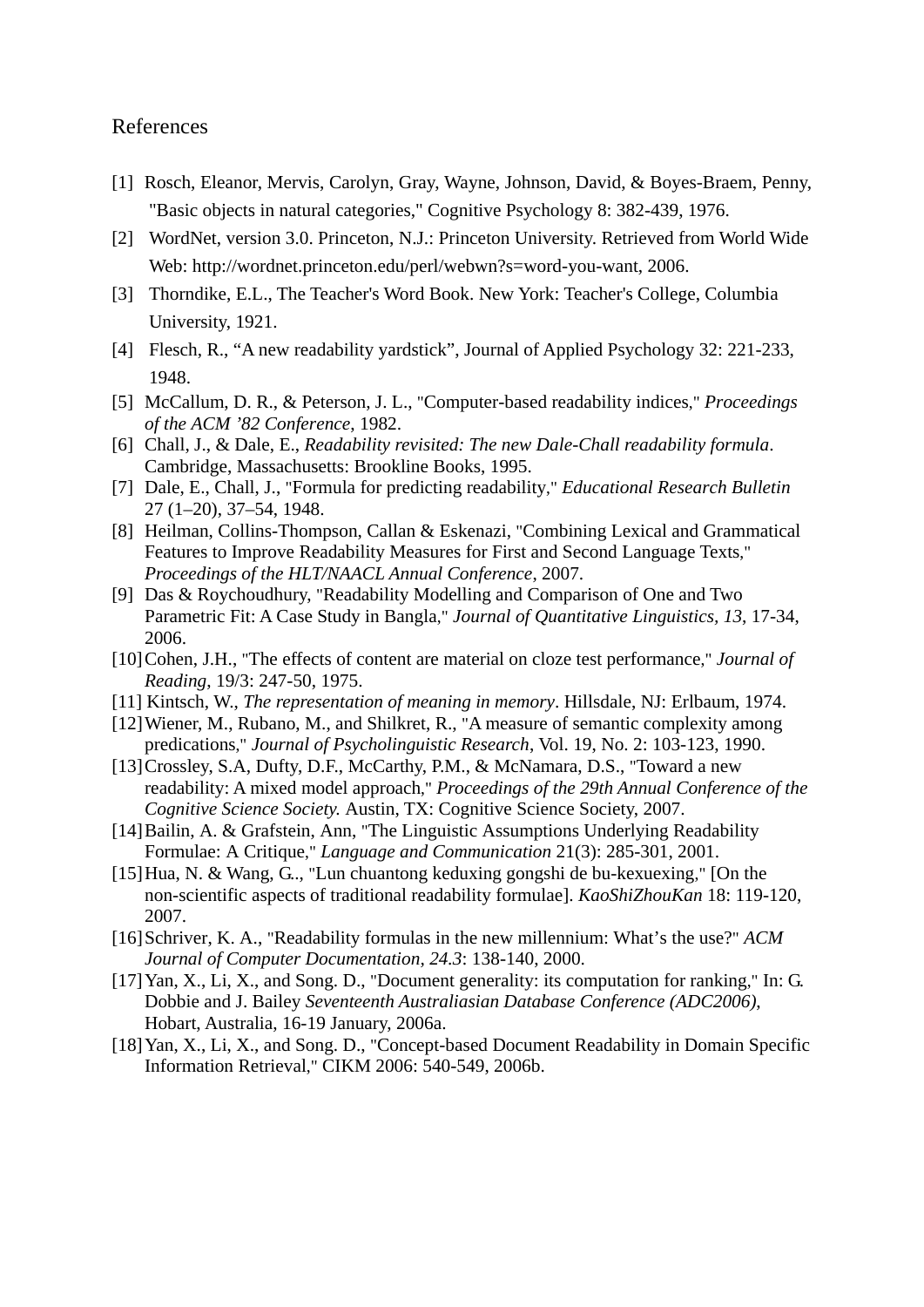## Appendix 1: Three Pieces of 200-word-text from a Senior High School Textbook

## **Level 1: Book 1 Lesson 2**

Scientist say that your tongue can recognize only four tastes. It can tell if something is sour ( like vinegar) or bitter ( like soap). But that's all. To tell different foods apart, we also have to use our noses.

 Can you remember a time when you had a bad cold? Your food tasted very plain then. It seemed to have little taste at all. That wasn't because your tongue wasn't working. It was because your nose was stopped up. You couldn't smell the food, and that made it seem tasteless. You can prove this to yourself. Try eating something while you pinch your nose shut. It won't seem to have much taste.

Here's another test. It shows how important the nose is in tasting. First you blindfold a person. Then you put a piece of potato in his mouth. You tell him to chew it. At the same time, you hold a piece of apple under his nose. Then ask what food is in his mouth. Most people will say, " An apple." The smell of the apple fools them. The test works best when two foods feel the same in the mouth. It won't work well with apple and orange slices.

## **Level 2: Book 3 Lesson 2**

When people from different cultures live and work together much more than before, change takes place. The languages of the world's dominant cultures are replacing the languages of the smaller cultures. You're learning English right now. Could this be the beginning of the end for the Chinese language? Of course not. *Mandarin* remains the healthy, growing language at the heart of Chinese culture. Mandarin steadily continues to spread among Chinese people worldwide. Elsewhere, *Swahili* grows in Africa. Spanish continues to thrive in *South America*. *Hindi* rules India. And of course almost everyone these days wants to learn English. However, many less common regional languages haven't been so lucky, because most young people have stopped learning them.

 When less common languages disappear, two factors are to blame: trade and technology. Most international trade takes place in major world languages such as English or Mandarin. Cultures that isolate themselves from international business and major world languages have difficulty prospering.

Most children respect their own culture and traditions. But when it comes to getting a job, knowing a major world language if often essential. It may mean the difference between success and failure. For many, using a less common reginal language simply isn't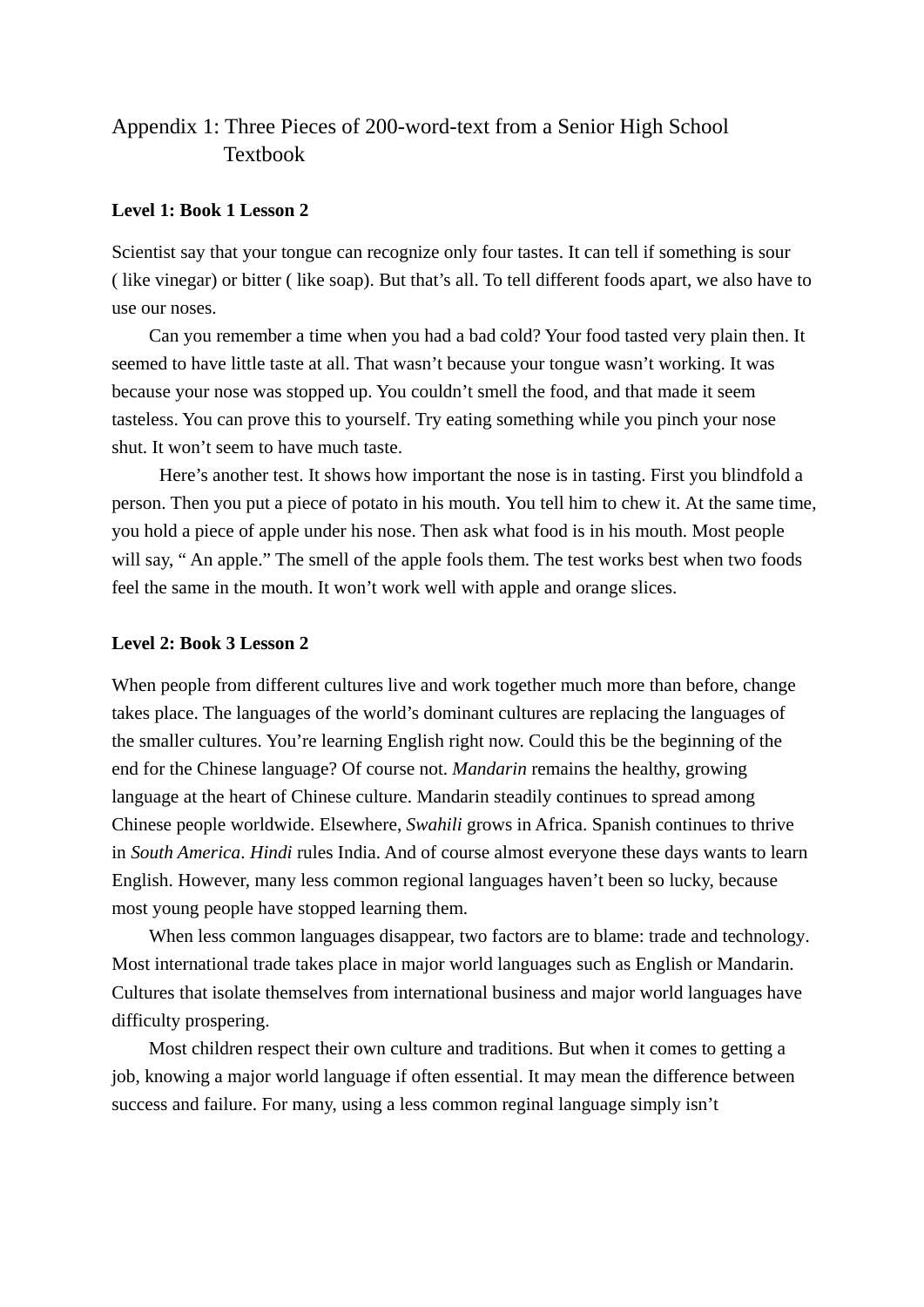#### **Level 3: Book 5 Lesson 2**

Some time ago, I received a call from a colleague who asked if I would be the referee on the grading of an examination question. He was about to give a student a zero for his answer to a physics question, while the student claimed he should receive a perfect score and would if the system were not set up against the student. The instructor and the student agreed to submit this to an impartial judge, and I was selected.

 I went to my colleagues' office and read the examination question: "Show how it is possible to determine the height of a tall building with the aid of a barometer." The student had answered: "Take the barometer to the top of the building, attach a long rope to it and lower the barometer to the street. Then bring it up and measure the length of the rope. The length of the rope is the height of the building."

I pointed out that the student really had a strong case for full credit, since he had answered the question completely and correctly. On the other hand, if full credit were given, it could well contribute to a high grade for the

|           |                | <b>Target Item</b> |              |                | Direct Hyponyms  |                |  |
|-----------|----------------|--------------------|--------------|----------------|------------------|----------------|--|
| Item      | Level          | Cpd#/              | Cpd Ratio    | Length         | Avg. Length      | Number         |  |
|           |                | Hyponym#           | (% )         |                |                  |                |  |
| scientist |                | 37/174             | 21           | 9              | 13               | 20             |  |
| tongue    | 1              | 0/4                | $\mathbf{0}$ | 6              | $\boldsymbol{0}$ | $\mathbf{0}$   |  |
| taste     |                | 4/34               | 11.7         | 5              | 6                | 9              |  |
| vinegar   |                | 3/5                | 60           | 7              | 11               | 3              |  |
| soap      |                | 14/15              | 93           | $\overline{4}$ | 9                | 8              |  |
| food      |                | 1234/2310          | 53           | 4              | 8                | 15             |  |
| nose      | 1              | 4/22               | 18           | 4              | 6                | 8              |  |
| time      | 1              | 1/0                | $\Omega$     | $\overline{4}$ | $\boldsymbol{0}$ | $\mathbf{0}$   |  |
| cold      |                | 2/3                | 66.6         | 4              | $8\,$            | 1              |  |
| test      |                | 8/11               | 72.7         | 4              | 9                | 5              |  |
| person    |                | 3152/13235         | 23.8         | 6              | 8                | 401            |  |
| potato    | 1              | 10/16              | 62.5         | 6              | 11               | 5              |  |
| mouth     |                | 3/10               | 30           | 5              | $\overline{4}$   | 6              |  |
| apple     | 1              | 17/30              | 56.6         | 5              | 10               | 3              |  |
| smell     |                | 2/23               | 8.6          | 5              | 6                | $\overline{4}$ |  |
| orange    |                | 8/9                | 88.8         | 6              | 11               | 3              |  |
| slice     | 1              | 2/10               | 20           | 5              | 6                | $\overline{2}$ |  |
| culture   | $\overline{2}$ | 23/27              | 85.19        | 7              | 19               | 7              |  |
| language  | $\overline{2}$ | 425/1210           | 35.12        | 8              | 12               | 16             |  |
| world     | $\overline{2}$ | 2/9                | 22.22        | 5              | 11               | 3              |  |
| end       | $\overline{2}$ | 23/54              | 42.59        | 3              | 6                | 14             |  |
| heart     | $\overline{2}$ | 2/5                | 40           | 5              | 15               | $\overline{2}$ |  |
| factor    | $\overline{2}$ | 14/22              | 63.64        | 6              | 12               | 6              |  |

Appendix 2: Nouns Extracted from the Three Pieces of 200-word-text.